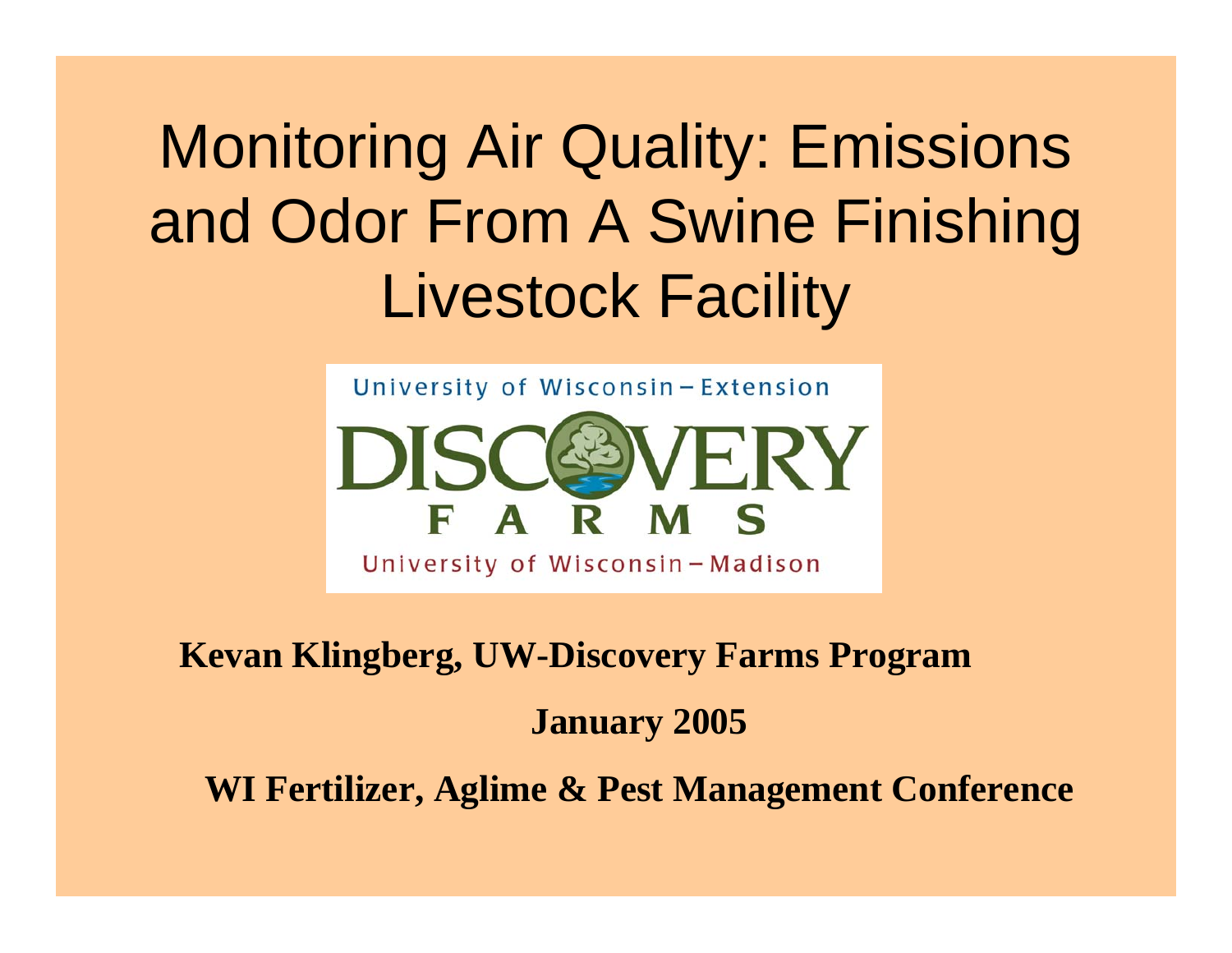5 Swine Finishing Barns, 3 Locations Total Confinement – Liquid Manure 50 lbs to 260 lbs in 16 weeks Fan Ventilated Barn and Manure Pit





Dunn County, Elk Mound, WI



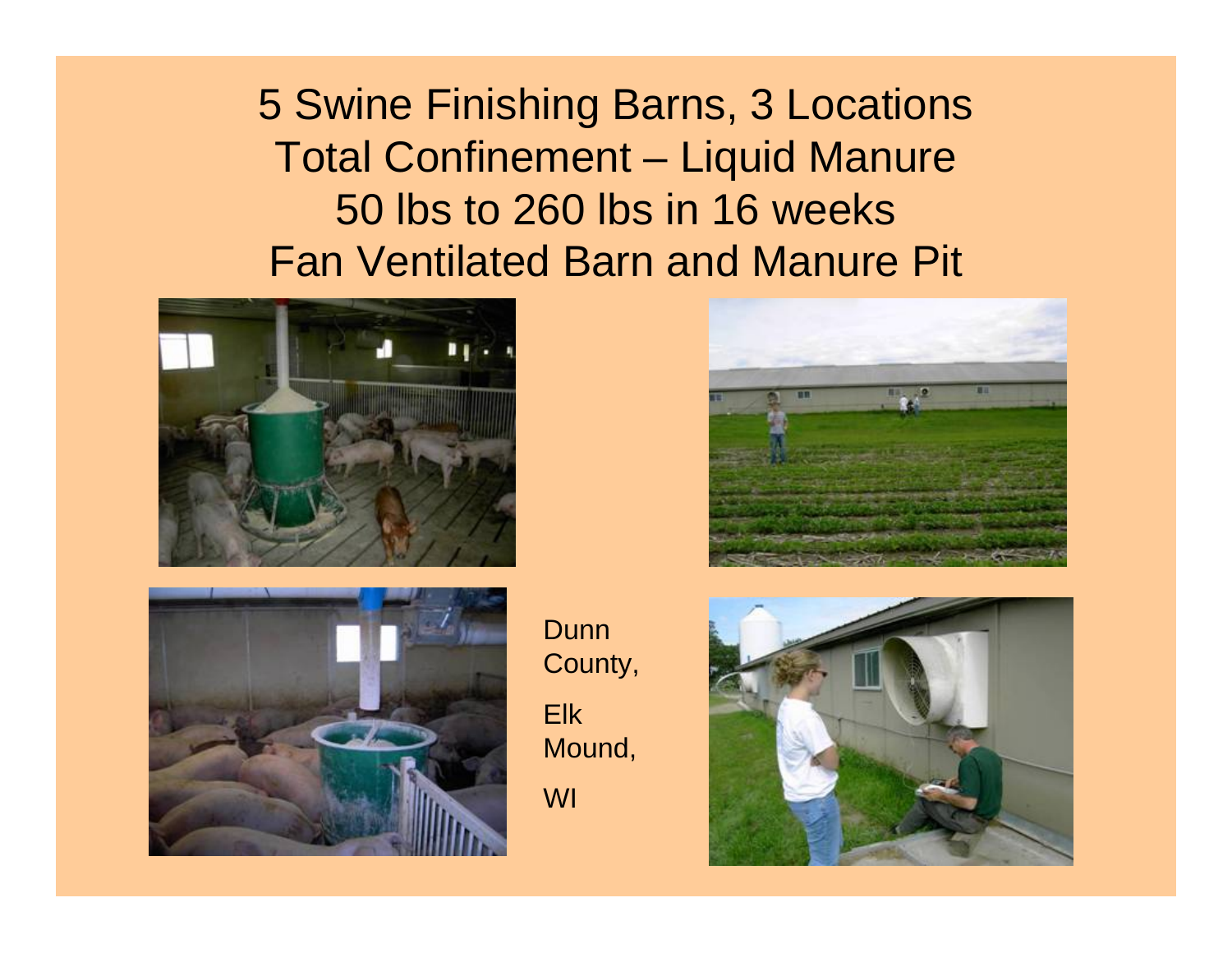#### **Swine Barn Emission Measurements:**

Determine emission rates: hydrogen sulfide, ammonia, and odor from each hog barn.

Measure exhausted hydrogen sulfide concentration with a JEROME 631-X Gas Analyzer.

Measure exhausted ammonia concentration with gas detection tubes.

Determine odor emission rate by collecting a bag sample of exhaust air for lab analysis by dynamic olfactometry.

Determine on-site odor using Nasal Ranger® Field Olfactometer.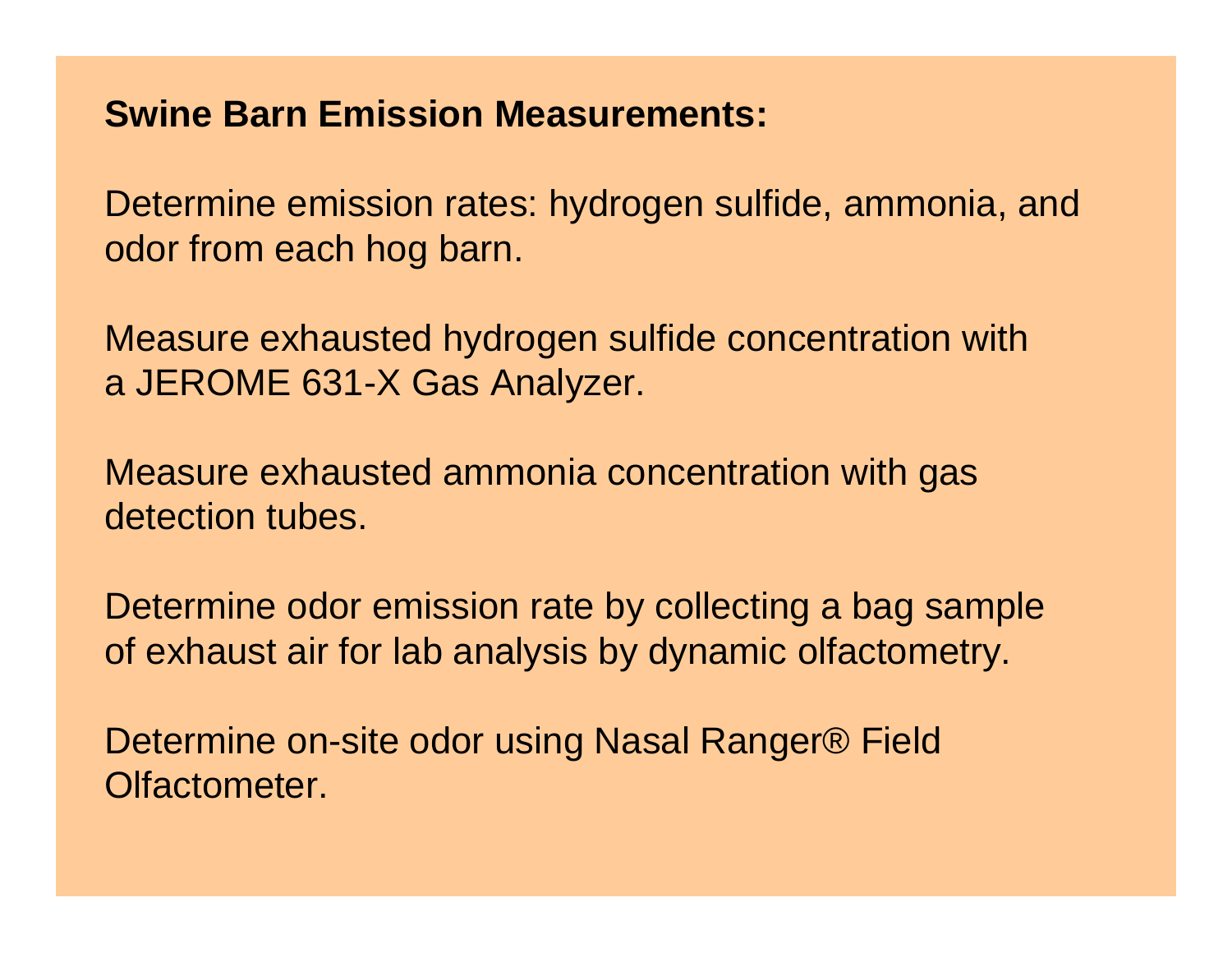# Agricultural Ammonia Emissions

- **From livestock housing facilities**
- $\bullet$ **Manure storage areas**
- **Manure and fertilizer application areas**
	- **Ammonia nitrogen volatilizes (gas), emitted to atmosphere, deposited back to land and water.**
		- Ecosystem N fertilization: Plant species shift from native to grassy; Acidification; N into Mississippi / Gulf: Hypoxia
		- Atmospheric particulates cause haze: Human respiratory health issues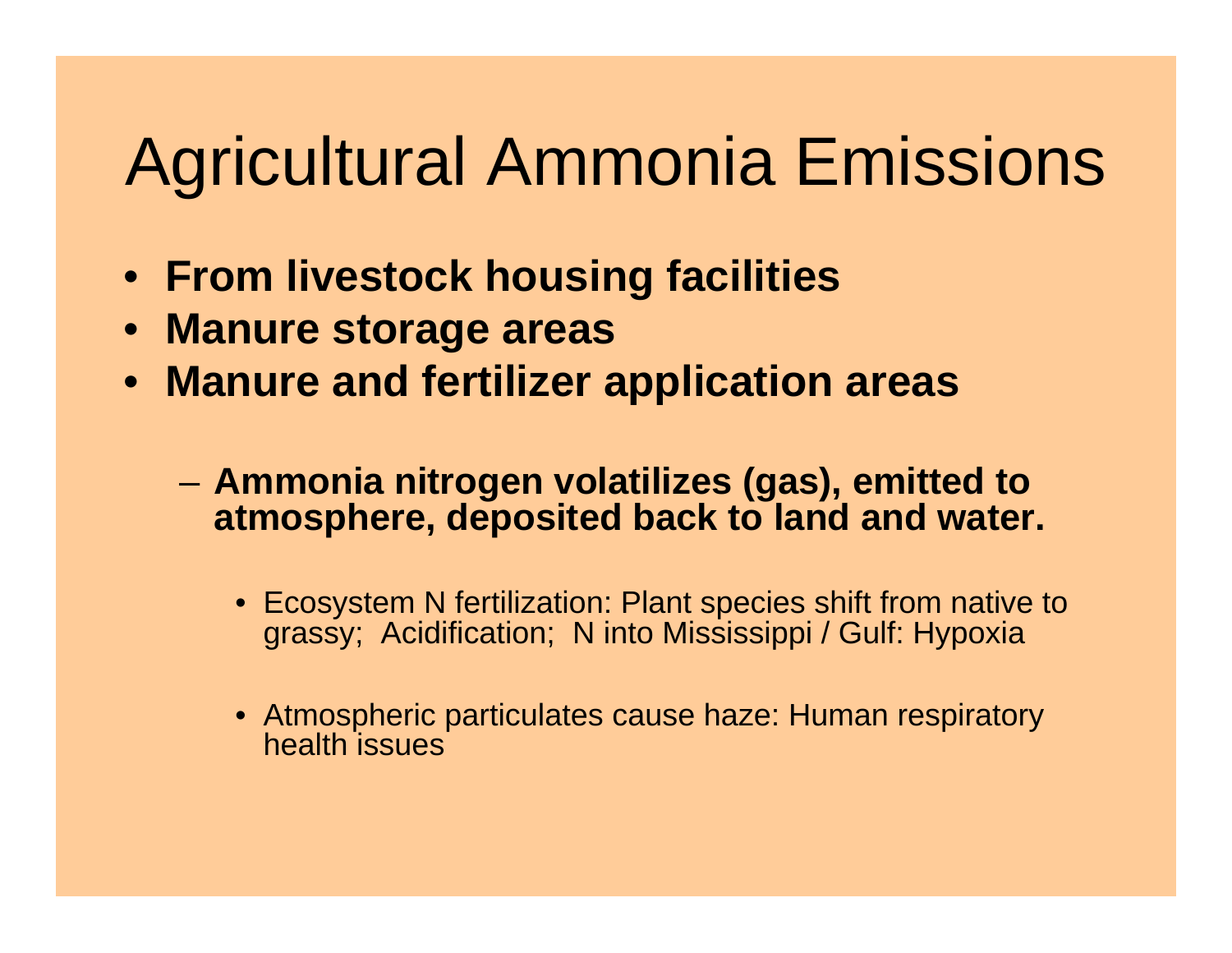### Ammonia Monitoring Equipment



- $\bullet$  Stationary tube on fan or
- • Gas detection pump
	- Both utilize gas detection tubes.
	- Ammonia sensitive substance changes color.
	- Height of color change = concentration over time.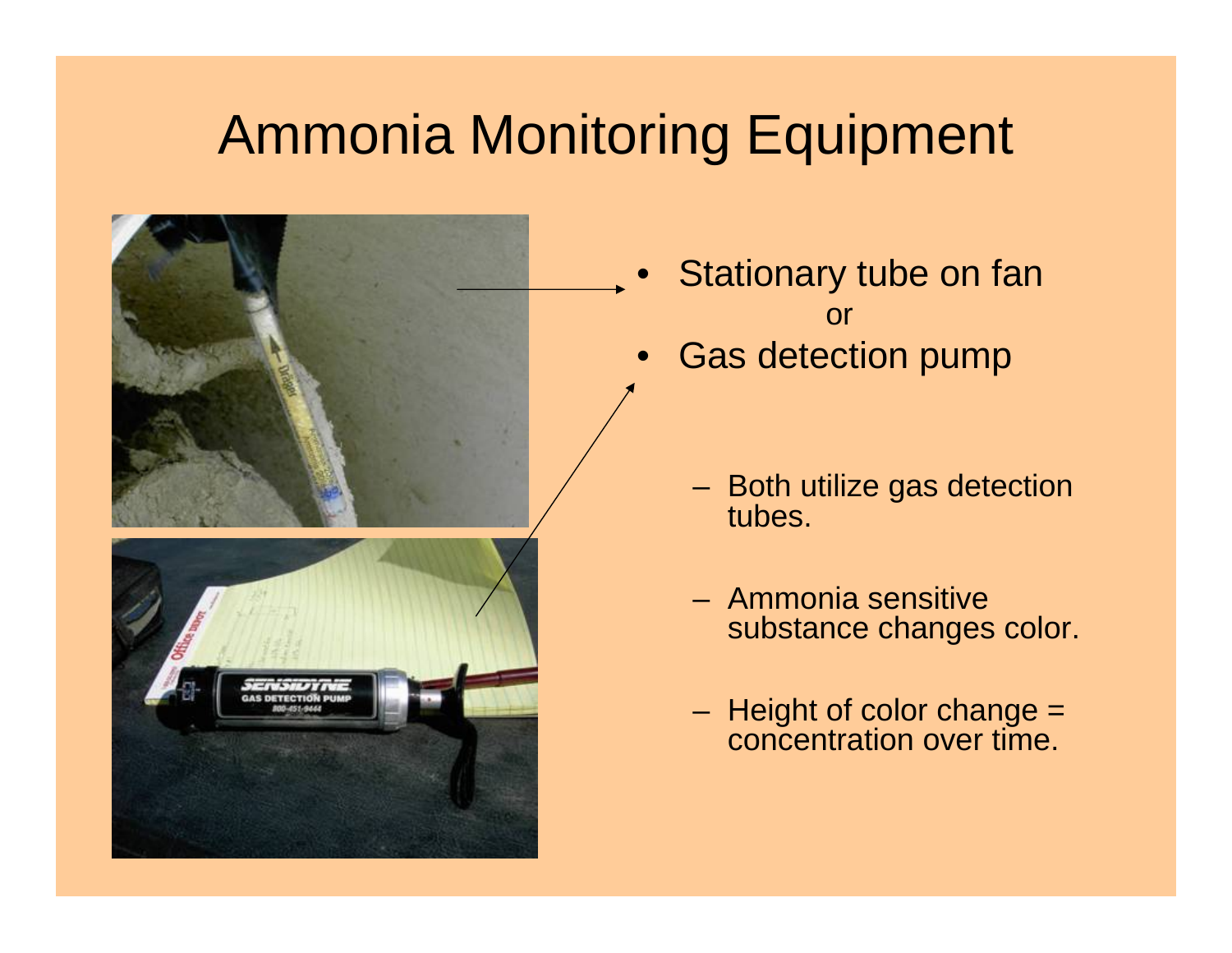## Ammonia Monitoring : Barn & Pit Fans





**Indicator tube attached to pump draws known air volume across tube over time.**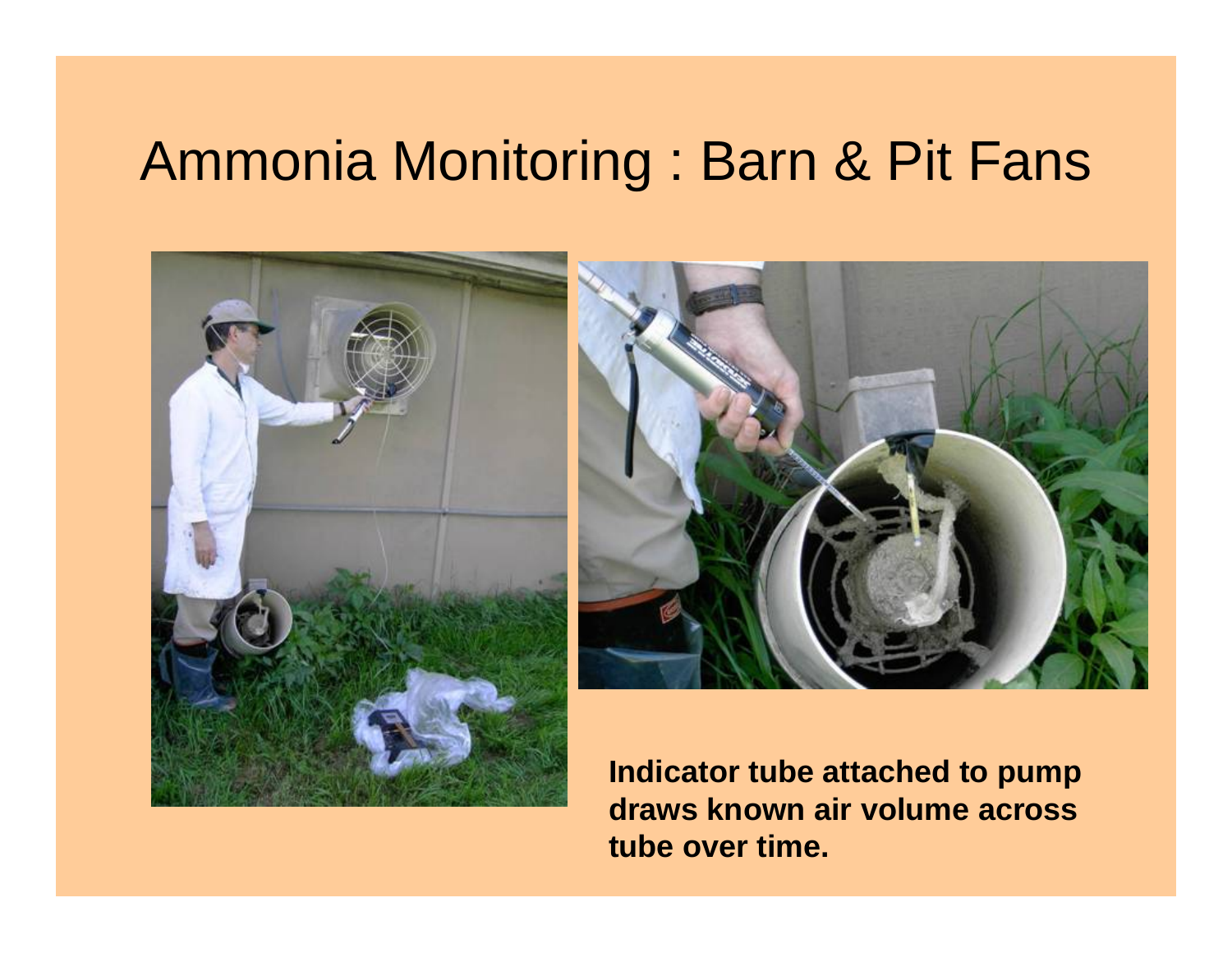### Ammonia Monitoring : Barn & Pit Fans



**Stationary diffusion tube attached to fan for a recorded time period.**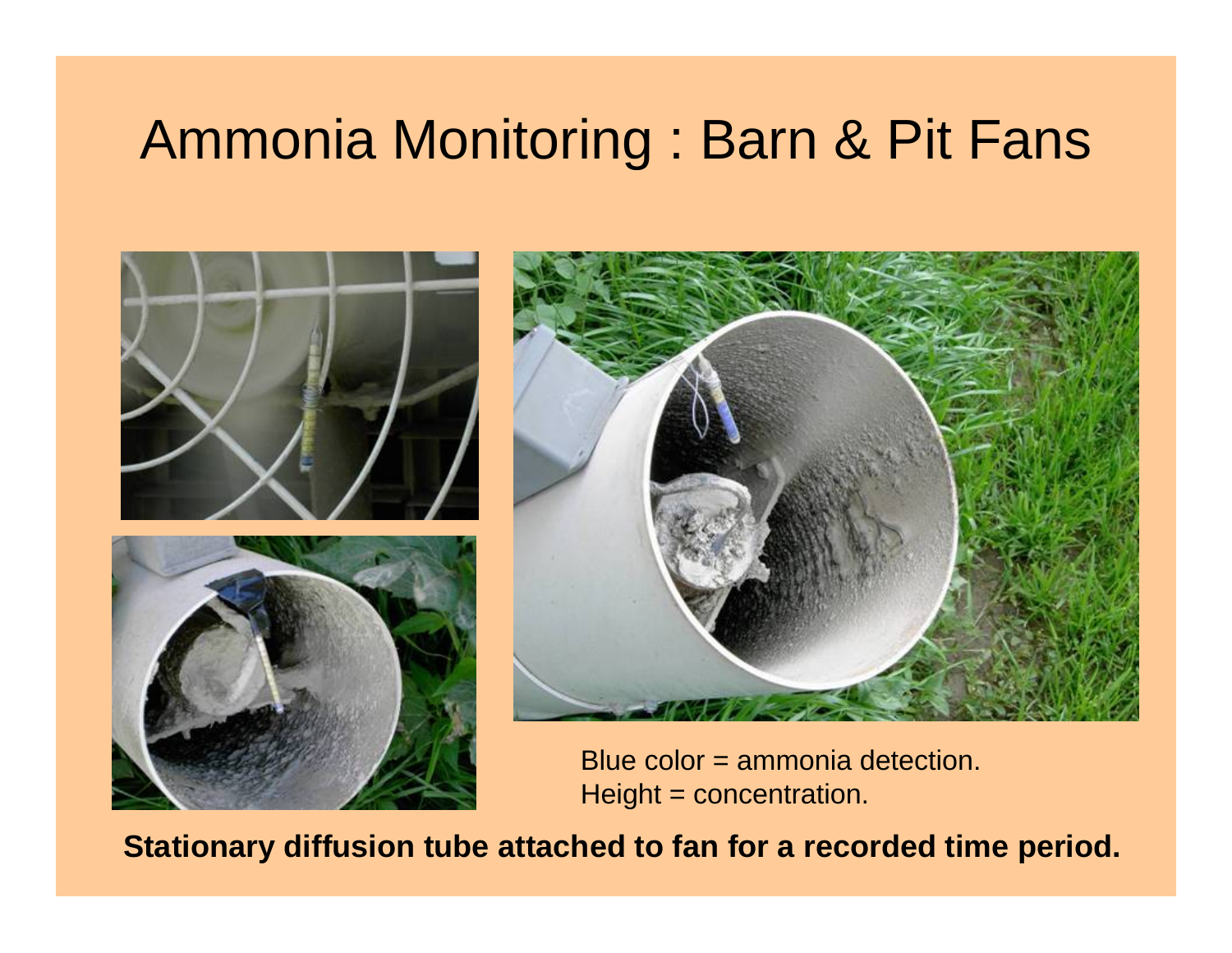#### Ammonia Results

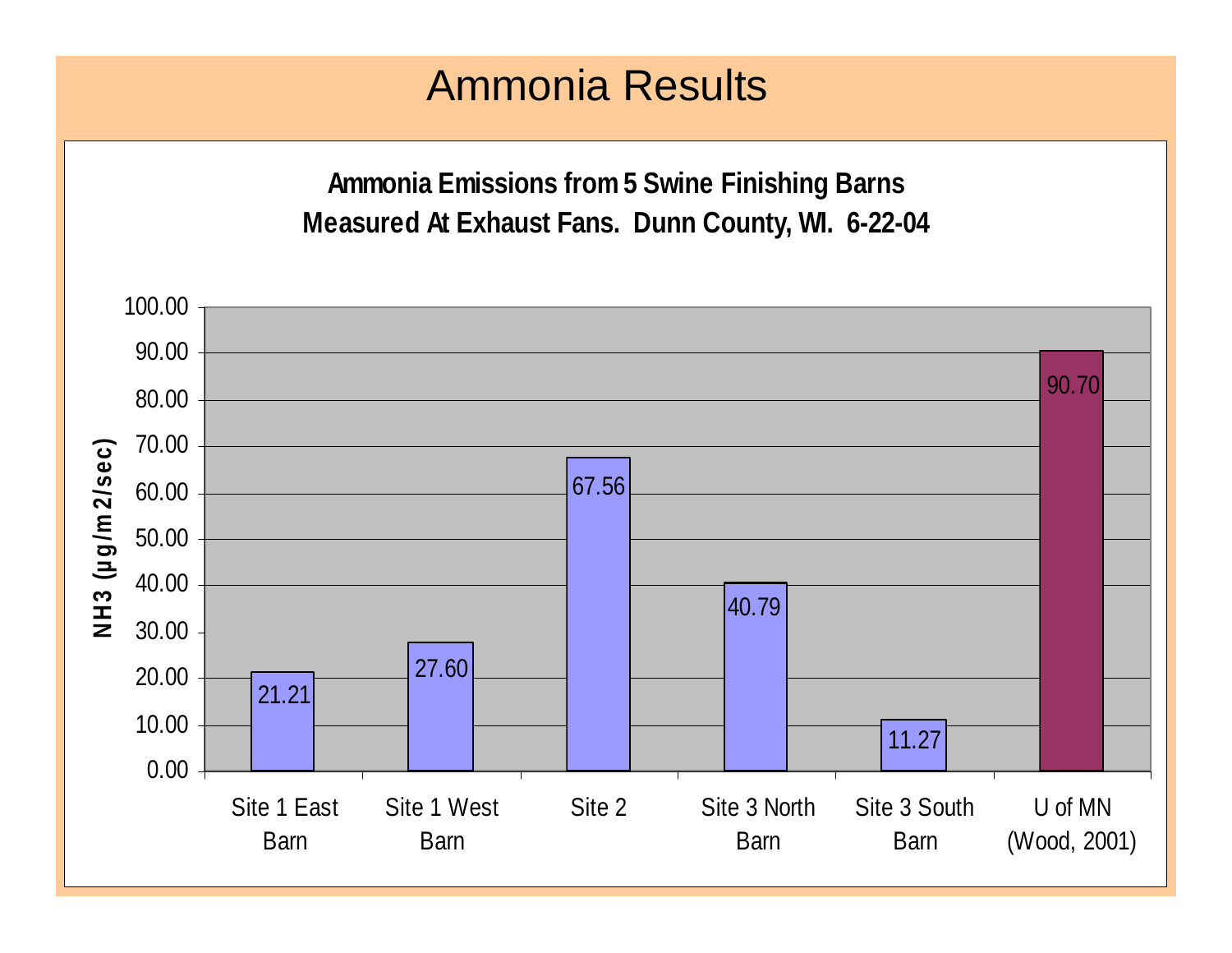### Agricultural Hydrogen Sulfide Emissions

- H H<sub>2</sub>S is product of anaerobic decomposition of<br>organic matter.
- $\bullet~$  Liquid livestock manure storage generates  $\mathsf{H}_2\mathsf{S}.$
- $H_{2}$ S is toxic: Human / animal health concerns
	- Dizzy, headache, nausea @ 50 ppm.
	- Death from respiratory paralysis @ 1,000 ppm.
	- OSHA indoor workplace standard is 10 ppm for 8 hour day.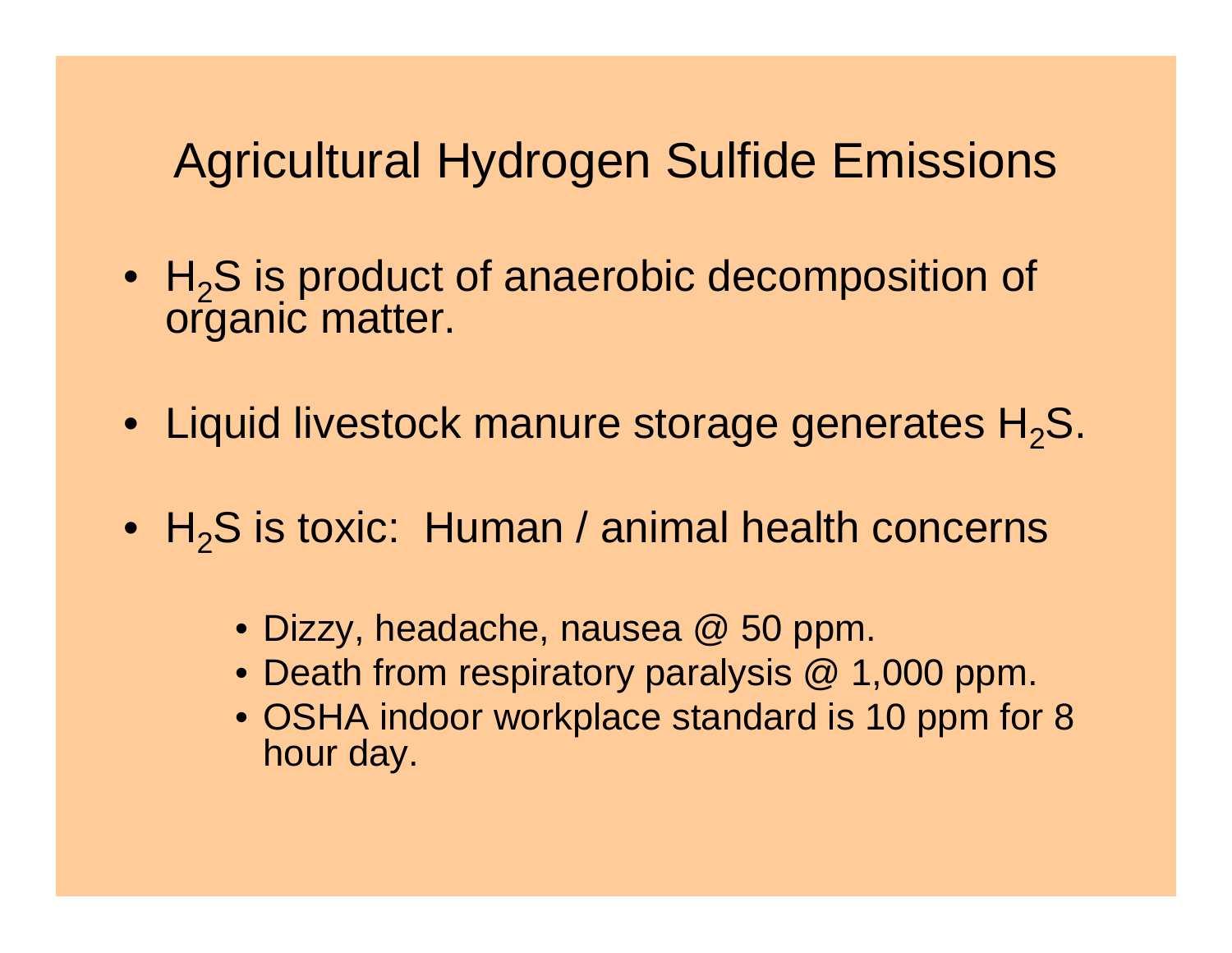#### Jerome 631-X Hydrogen Sulfide Analyzer



H<sub>2</sub>S measured with a Jerome Meter, twice every 2 minutes for ½ hour.

Weather data gathered: wind speed, wind direction, air temperature, relative humidity and barometric pressure.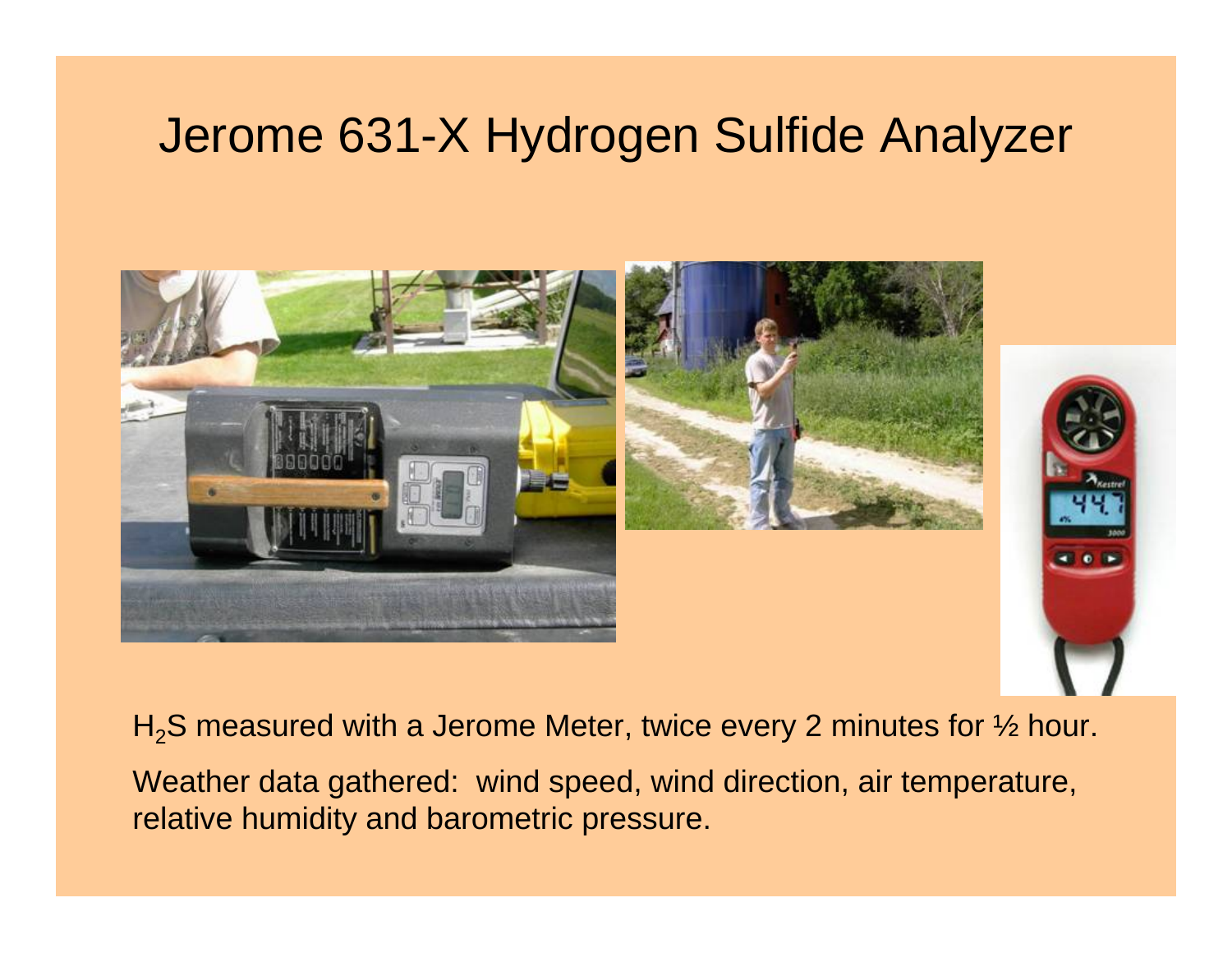# Measuring Hydrogen Sulfide





At Barn Exhaust Fans and Manure Pit Exhaust Fans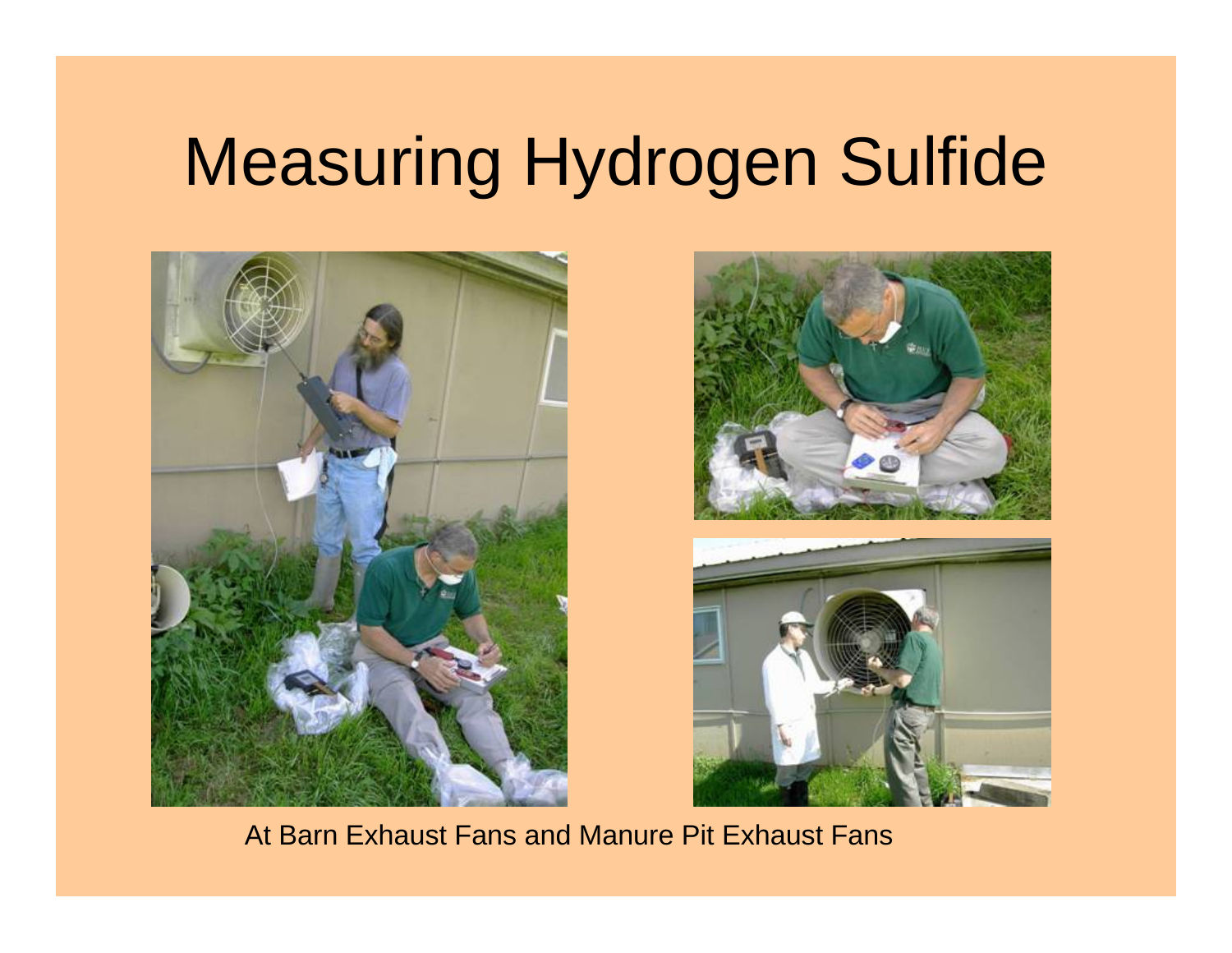# Hydrogen Sulfide & Odor Evaluation At Property Line

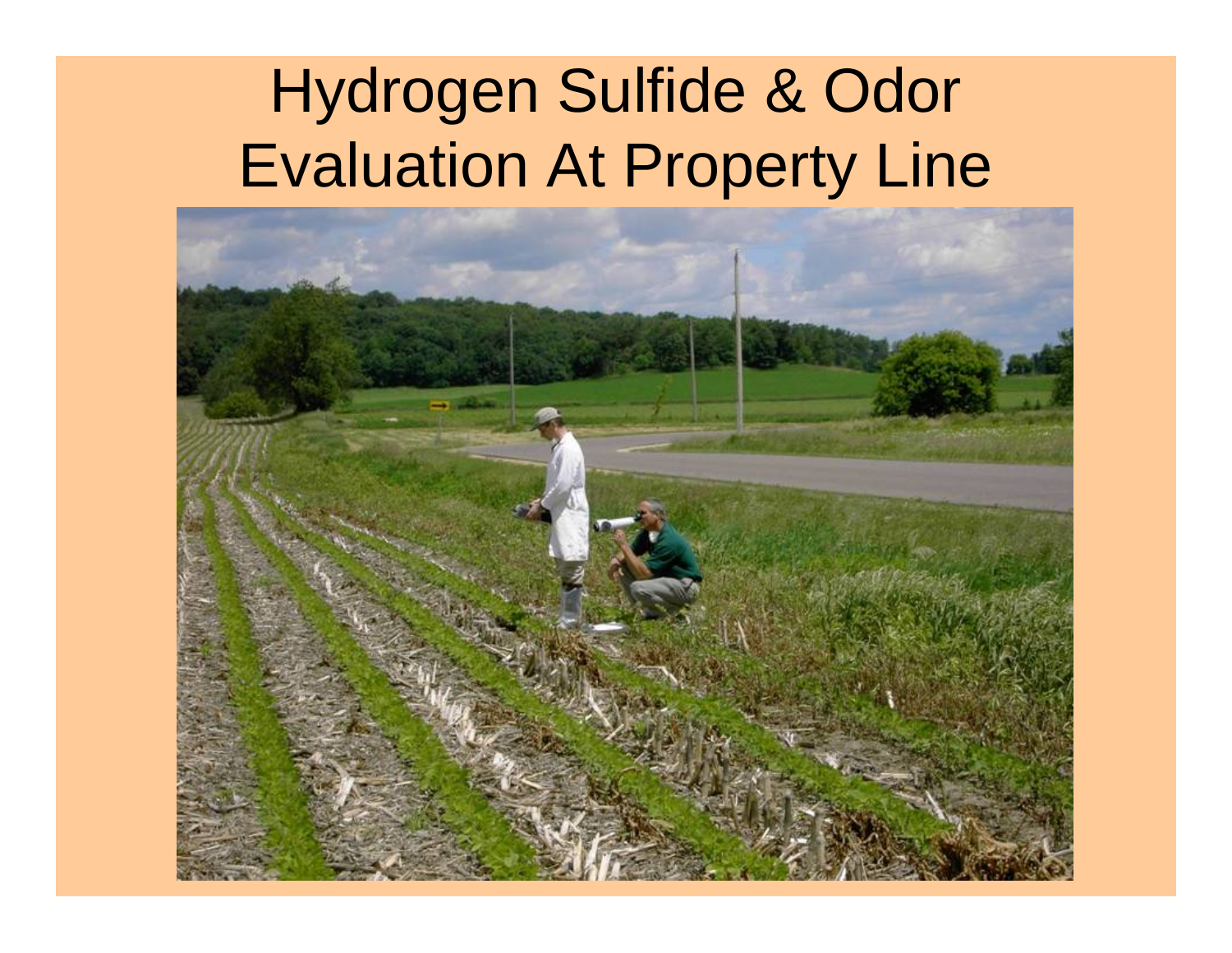### Hydrogen Sulfide Results

**Hydrogen Sulfide Emissions from 5 Swine Finishing Barns Measured At Exhaust Fans. Dunn County, WI. 6-22-04** 8.007.006.876.00H2S (µg/m 2/sec) **H2S (µg/m 2/sec)**5.675.00 4.00 4.093.503.00 2.002.351.000.510.00Site 1 East Site 1 West Site 2 Site 3 North U of MN (Wood, Site 3 South **Barn** BarnBarn**Barn** 2001)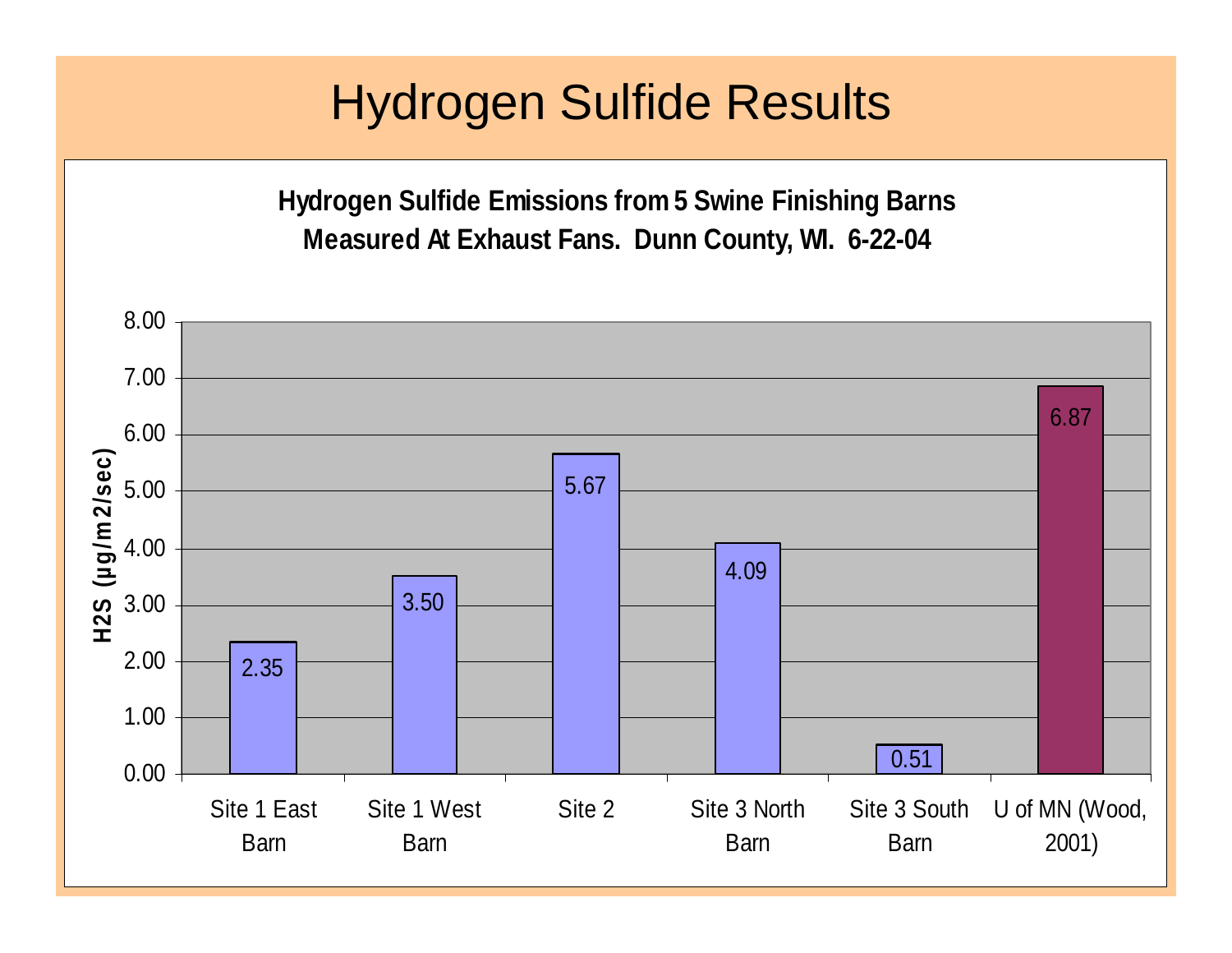## Livestock Facility Odor Emissions

- A mix of different gases, existing at low concentrations.
- Generated from any combination of manure, dust, decaying feed, etc.
- Odors evoke a wide range of physical and emotional reactions, both positive and negative.
- Many livestock facility odors are identified by surrounding neighbors as negative.
- Continued exposure to strong odor can cause olfactory fatigue. When people experiences odor fatigue their sense of smell is less sensitive.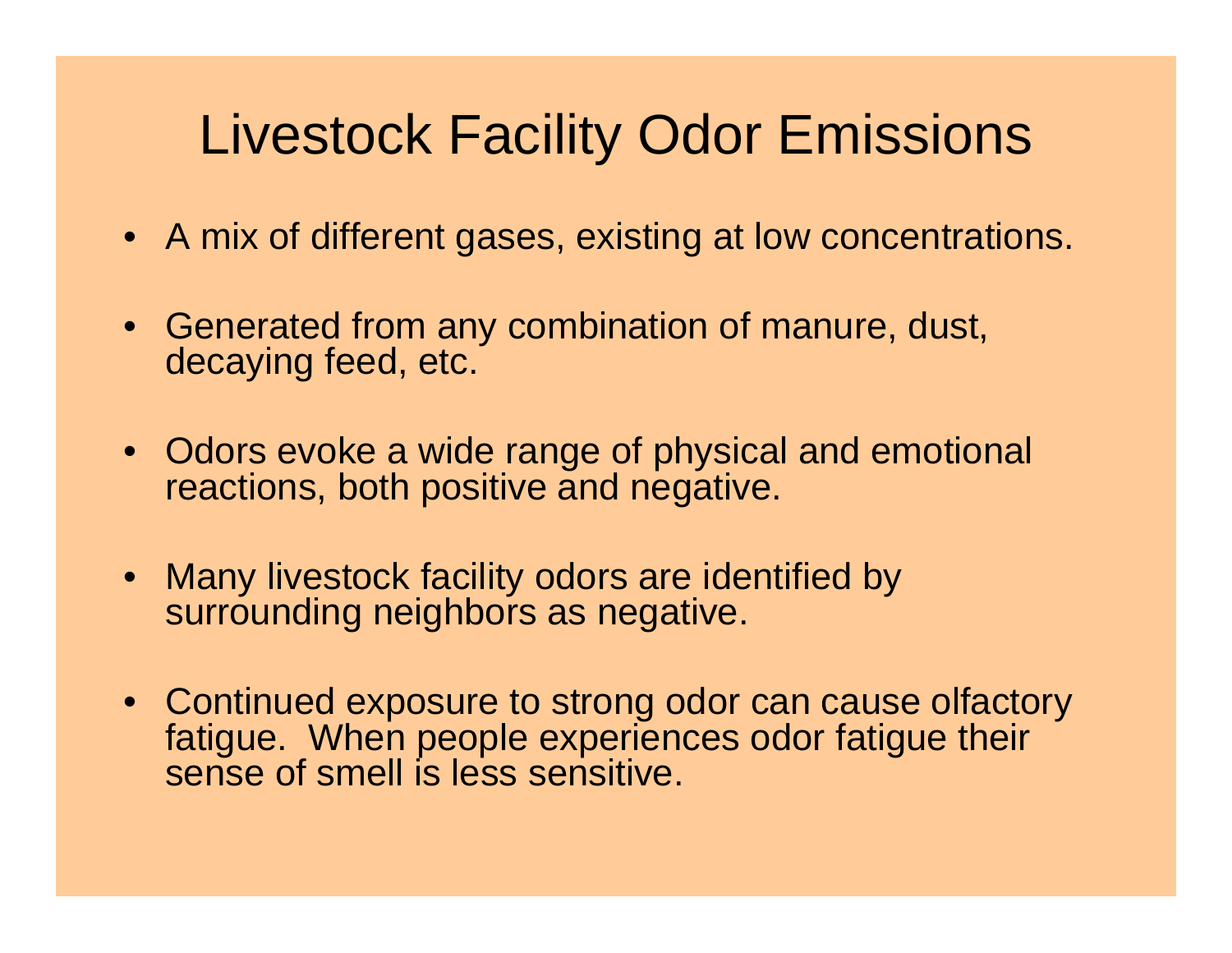#### Odor: Nasal Ranger Field Olfactometer 25 feet 50 feet



**Carbon filtered air : Sample air.**

**Ratio changes as operator moves dial.**

**Operator trained to detect ratio where sample air is offensive.**

**See: www.nasalranger.com**



Property line

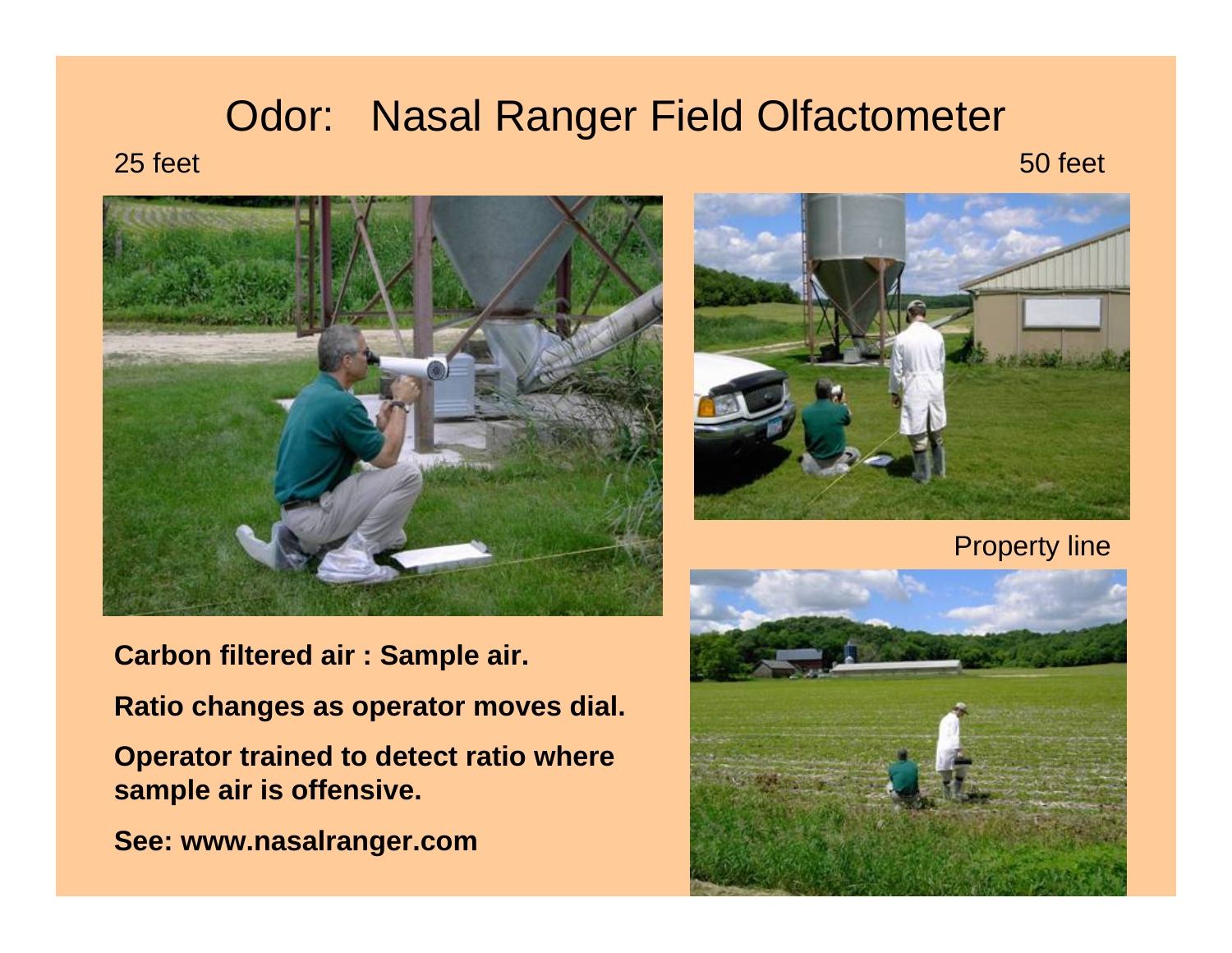#### Odor: Air Sampling For Lab Analysis: Dynamic **Olfactometry**





Tedlar bag filled from barn exhaust fans using vacuum chamber box and plastic tubing.

Delivered to lab within 24 hours for dynamic olfactory analysis.

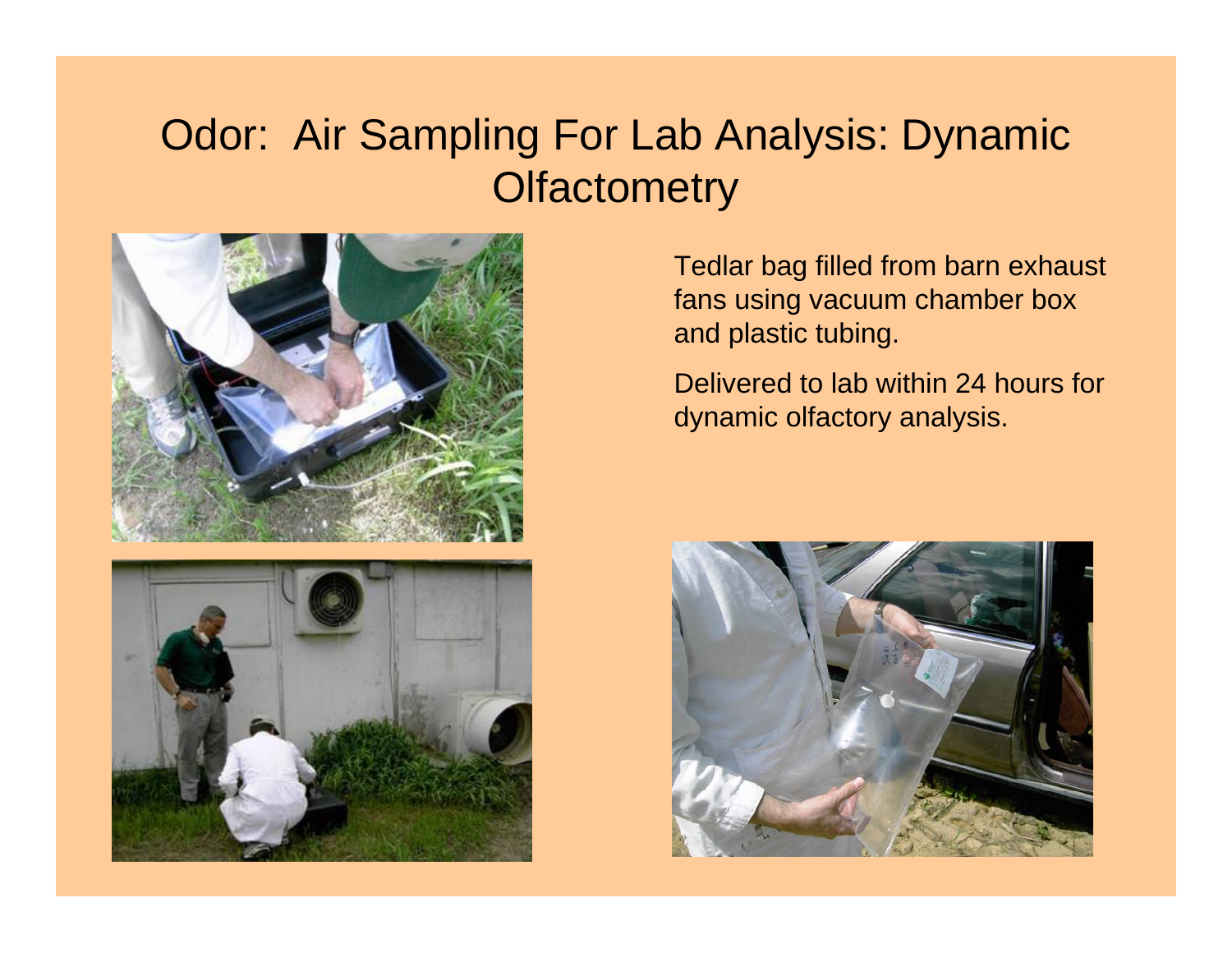#### Odor: Air Sampling For Lab Analysis: Dynamic **Olfactometry**



Dynamic olfactory analysis uses olfactometer + trained people.

Olfactometer is dilution device that mixes odorous air in specific ratios with odor free air for presentation to human panelist.

Panelists sample (sniff) air and identify ratio when odor is detected.







St. Croix Sensory, Inc., Lake Elmo, MN. www.fivesenses.com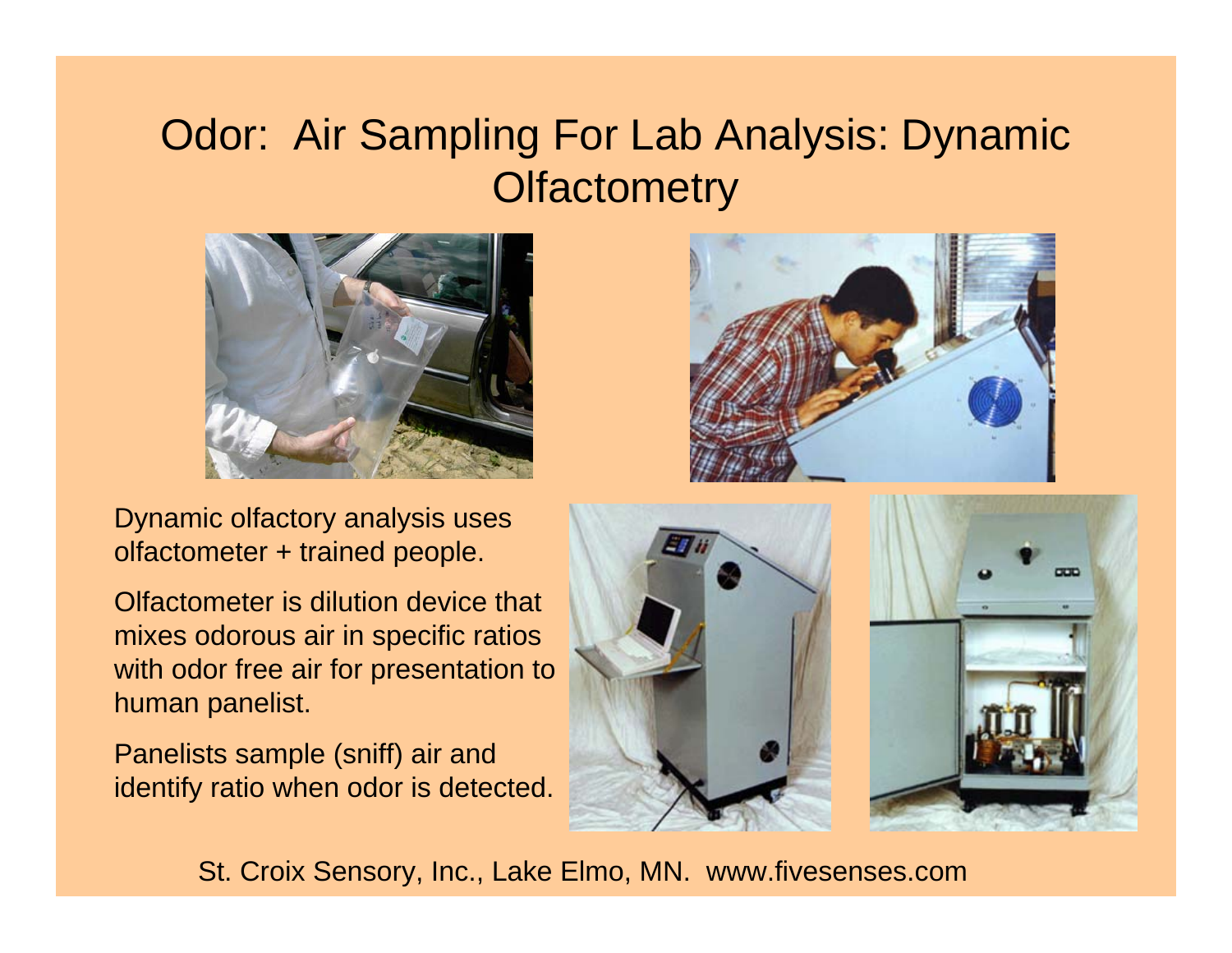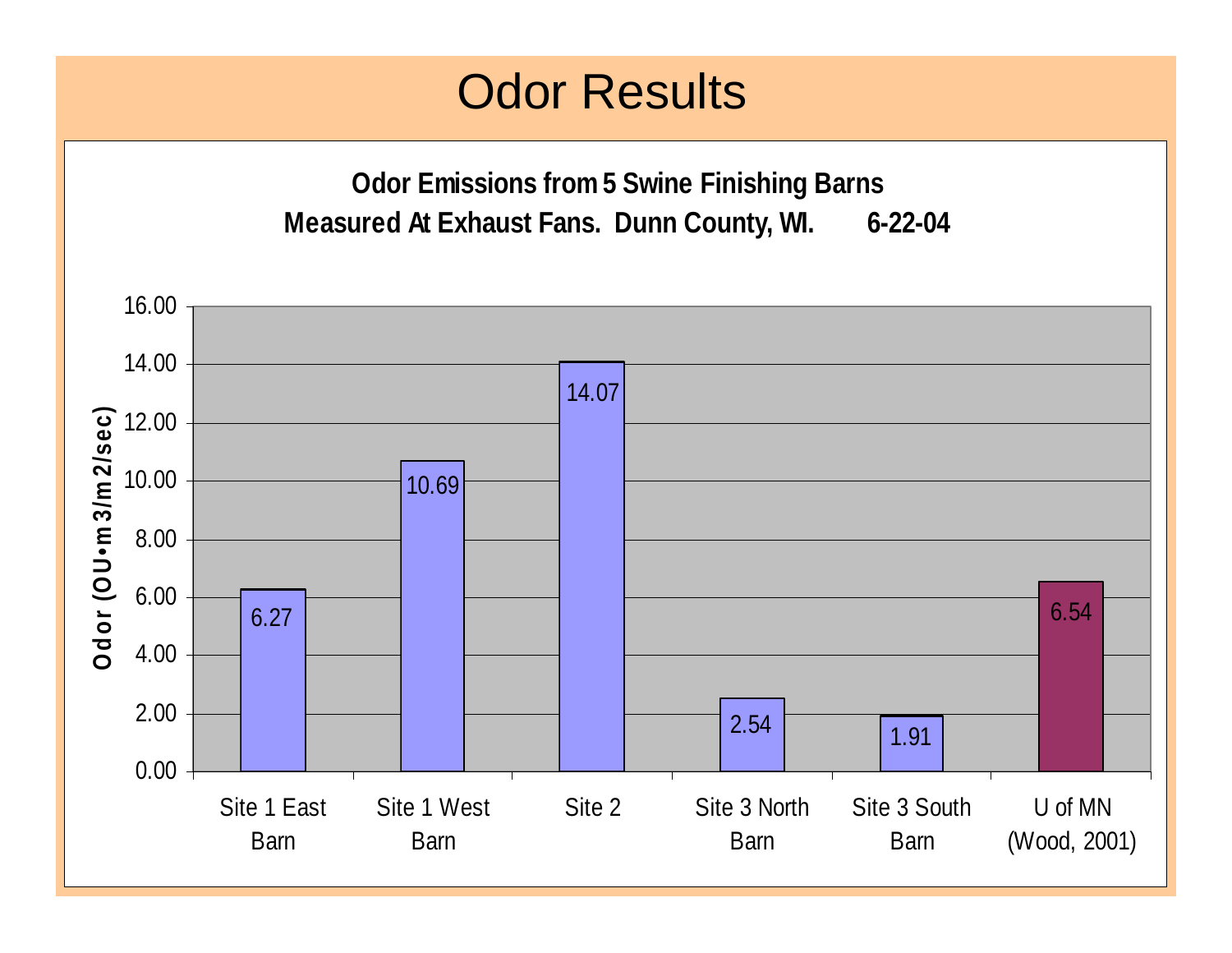#### Hourly Emission Concentrations At Property Line and Nearest Neighbor For 3 Swine Finishing Feedlots

| <b>Feedlot</b>  | Hydrogen<br><b>Sulfide</b><br>$(\mu/m3/hr)$ |            | Ammonia<br>$(\mu/m3/hr)$ |            |                | Odor<br><b>Intensity</b><br>(OU, d/hr) |  |
|-----------------|---------------------------------------------|------------|--------------------------|------------|----------------|----------------------------------------|--|
|                 | Avg                                         | <b>Max</b> | Avg                      | <b>Max</b> | Avg            | <b>Max</b>                             |  |
| 1. PL           | 6.2                                         | 9.3        | 52                       | 78         | 18             | 27                                     |  |
| <b>1. NN</b>    | 0.9                                         | 1.3        | $\overline{7}$           | 11         | 3              | $\overline{4}$                         |  |
| 2. PL           | 8.6                                         | 16.7       | 12                       | 20         | 15             | 30                                     |  |
| <b>2. NN</b>    | 2.2                                         | 6.4        | 3                        | 11         | $\overline{4}$ | 11                                     |  |
| 3. PL           | 4.8                                         | 13.4       | 50                       | 133        | 3              | 8                                      |  |
| 3. NN           | 1.2                                         | 6.8        | 14                       | 76         | $\mathbf{1}$   | 6                                      |  |
| <b>Standard</b> | 5.3                                         |            |                          | 1070       |                | 25                                     |  |

 $PL = Property Line$   $NN = Nearest Neighbour$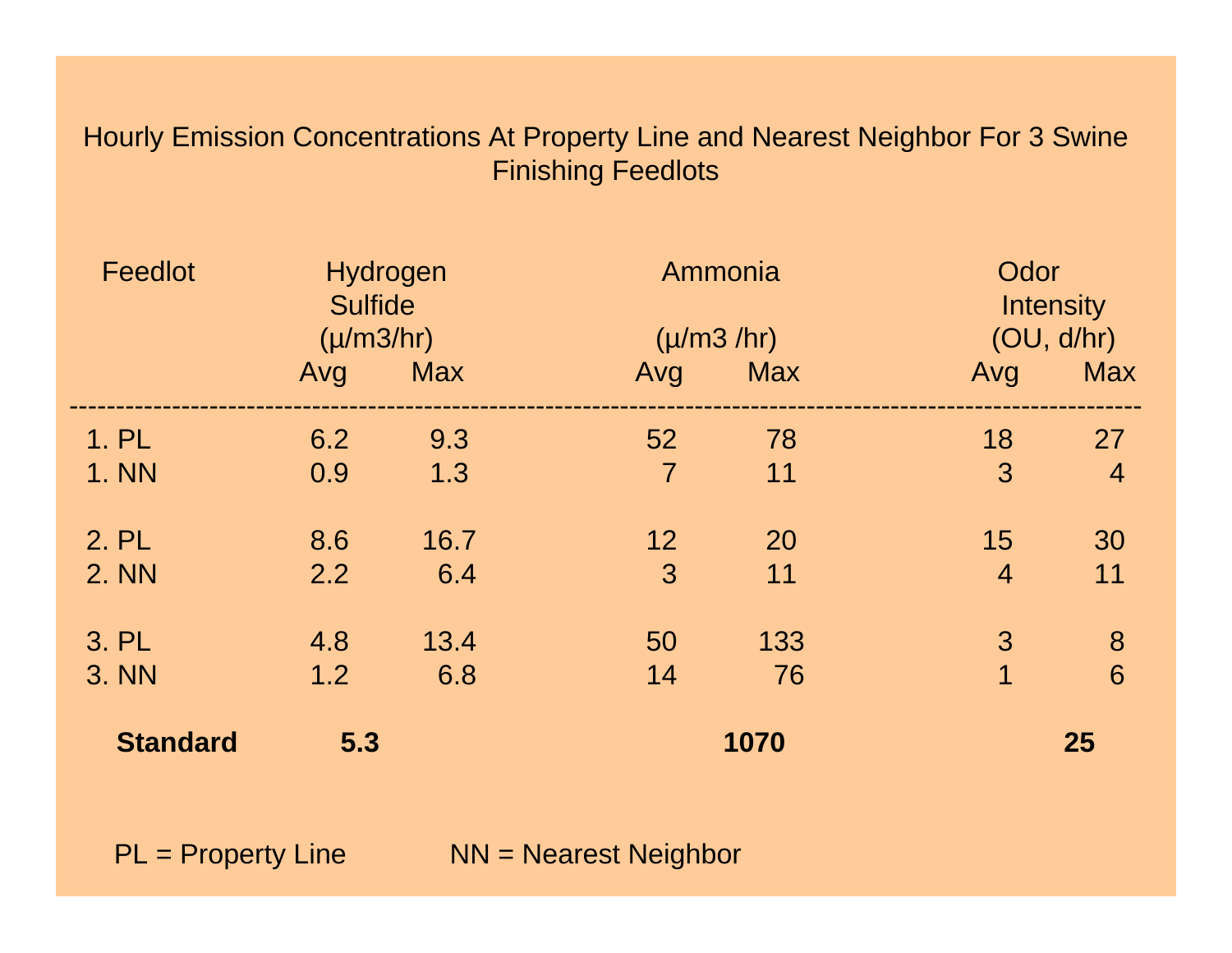## Project Team

Baumgartner Environics John Baumgartner, CCA Olivia, MN www.bei-ec.com

Gantzer Environmental Software and Services, Inc. Charles Gantzer, Ph.D. Minneapolis, MN

E & L Harrison Enterprises, Inc. Lynn Harrison Elk Mound, WI

University of Wisconsin – Discovery Farms Program Staff Pigeon Falls, WI

David GrandeWI DNR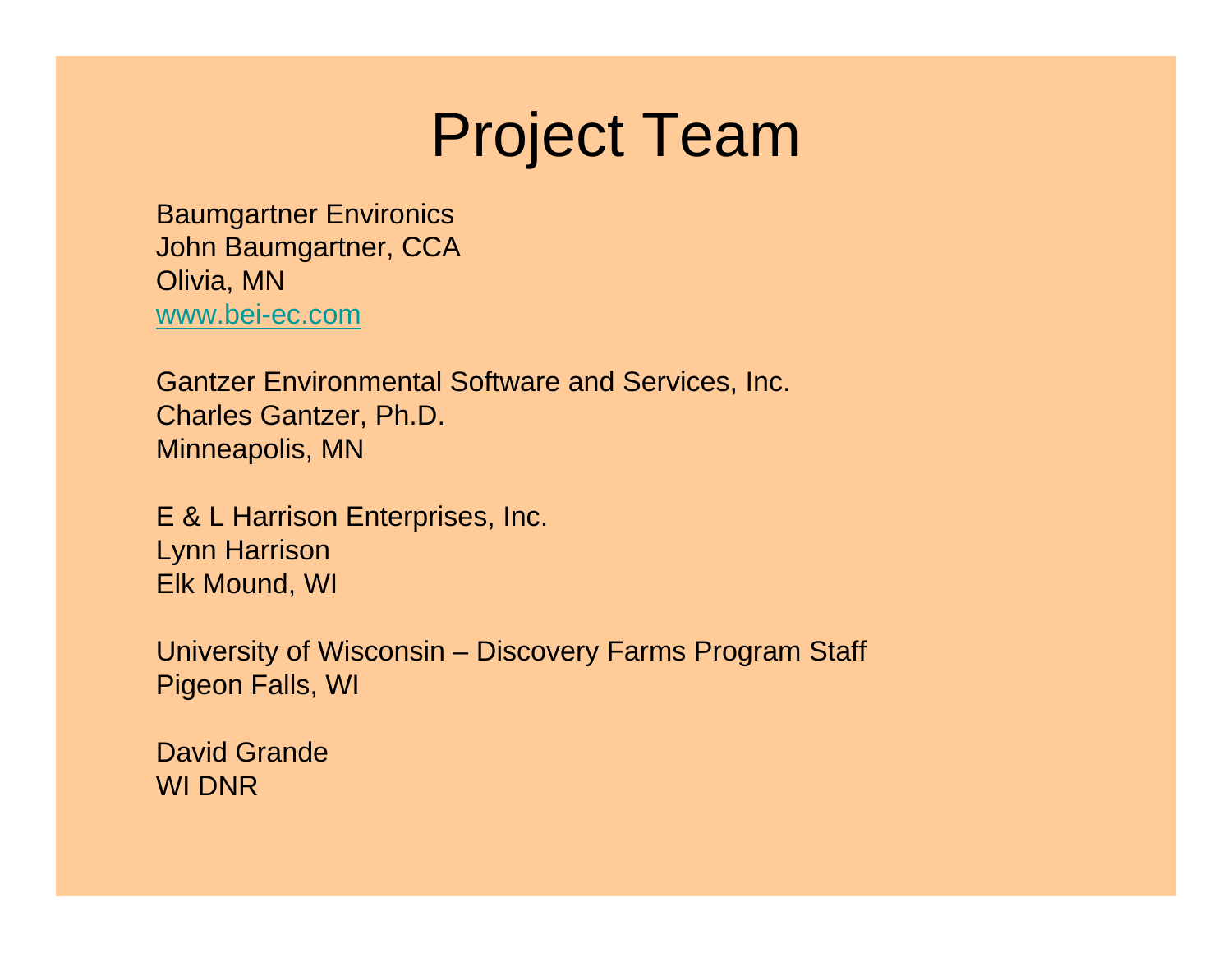University of Wisconsin Discovery Farms Program

• *Working to assure a healthy farm economy and a healthy environment*